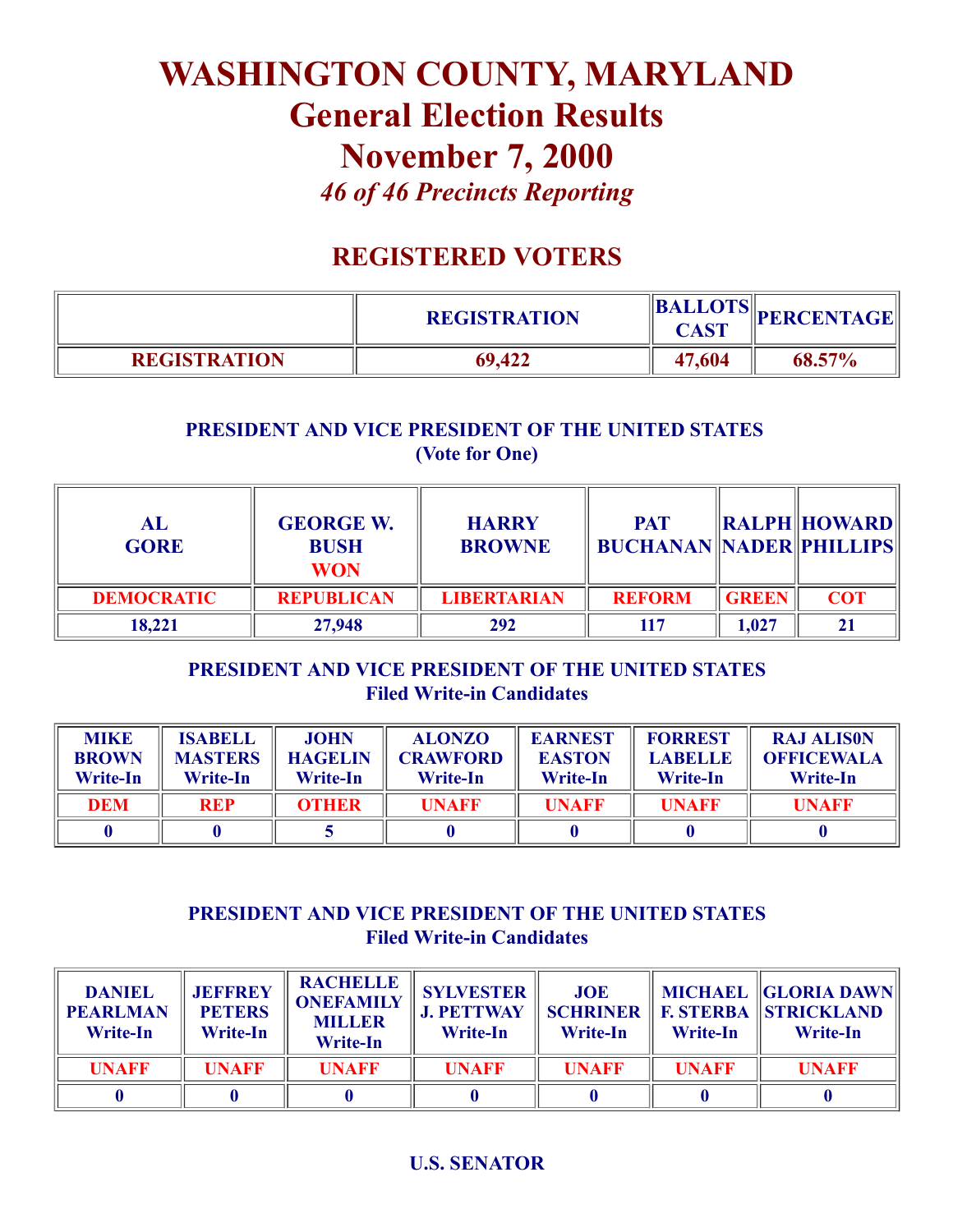#### (Vote for One)

| PAUL S.<br><b>SARBANES</b><br><b>WON</b> | PAUL H.<br><b>RAPPAPORT</b> | <b>CORROGAN</b><br><b>VAUGHN</b><br><b>Write-In</b> |
|------------------------------------------|-----------------------------|-----------------------------------------------------|
| <b>DEMOCRATIC</b>                        | <b>REPUBLICAN</b>           | <b>REPUBLICAN</b>                                   |
| 22,362                                   | 23,291                      |                                                     |

#### REPRESENTATIVE IN CONGRESS 6TH CONG. DIST. (Vote for One)

| <b>DONALD M.</b><br><b>DeARMON</b> | <b>ROSCOE G.</b><br><b>BARTLETT</b><br><b>WON</b> | <b>TIMOTHY</b><br><b>MCCOWN</b><br><b>Write-In</b> |
|------------------------------------|---------------------------------------------------|----------------------------------------------------|
| <b>DEMOCRATIC</b>                  | <b>REPUBLICAN</b>                                 | <b>GREEN</b>                                       |
| 17,842                             | 27,993                                            |                                                    |

#### JUDGE, COURT OF SPECIAL APPEALS A/L For Continuance in Office

| <b>PETER B. KRAUSER</b> |                |  |  |
|-------------------------|----------------|--|--|
| <b>YES</b>              | N <sub>O</sub> |  |  |
| 27,089                  | 4,911          |  |  |

#### BOARD OF EDUCATION (Vote for Four)

| <b>JOHN</b><br><b>COHEN</b> | <b>WON</b> |        | NEDWARD EDWIN ANDREW D' | <b>NIPPS</b><br><b>WON</b> | <b>OBER</b><br><b>WON</b> | DORIS ROXANNE BERNADETTE RUSSELL<br><b>WAGNER</b><br><b>WON</b> | <b>WILLIAMS</b> |
|-----------------------------|------------|--------|-------------------------|----------------------------|---------------------------|-----------------------------------------------------------------|-----------------|
| 10,738                      | 18,857     | 12,256 | 12,543                  | 16,617                     | 25,636                    | 26,279                                                          | 15,869          |

| <b>QUESTION #1</b><br><b>CECIL COUNTY</b>                                   | <b>CONSTITUTIONAL AMENDMENT</b> |  |  |
|-----------------------------------------------------------------------------|---------------------------------|--|--|
| <b>Election &amp; Terms of Office for the Board of County Commissioners</b> |                                 |  |  |
| <b>FOR THE</b>                                                              | <b>AGAINST THE</b>              |  |  |
| <b>CONSTITUTIONAL</b>                                                       | <b>CONSTITUTIONAL</b>           |  |  |
| <b>AMENDMENT</b>                                                            | <b>AMENDMENT</b>                |  |  |
| 18,217                                                                      | 8,266                           |  |  |